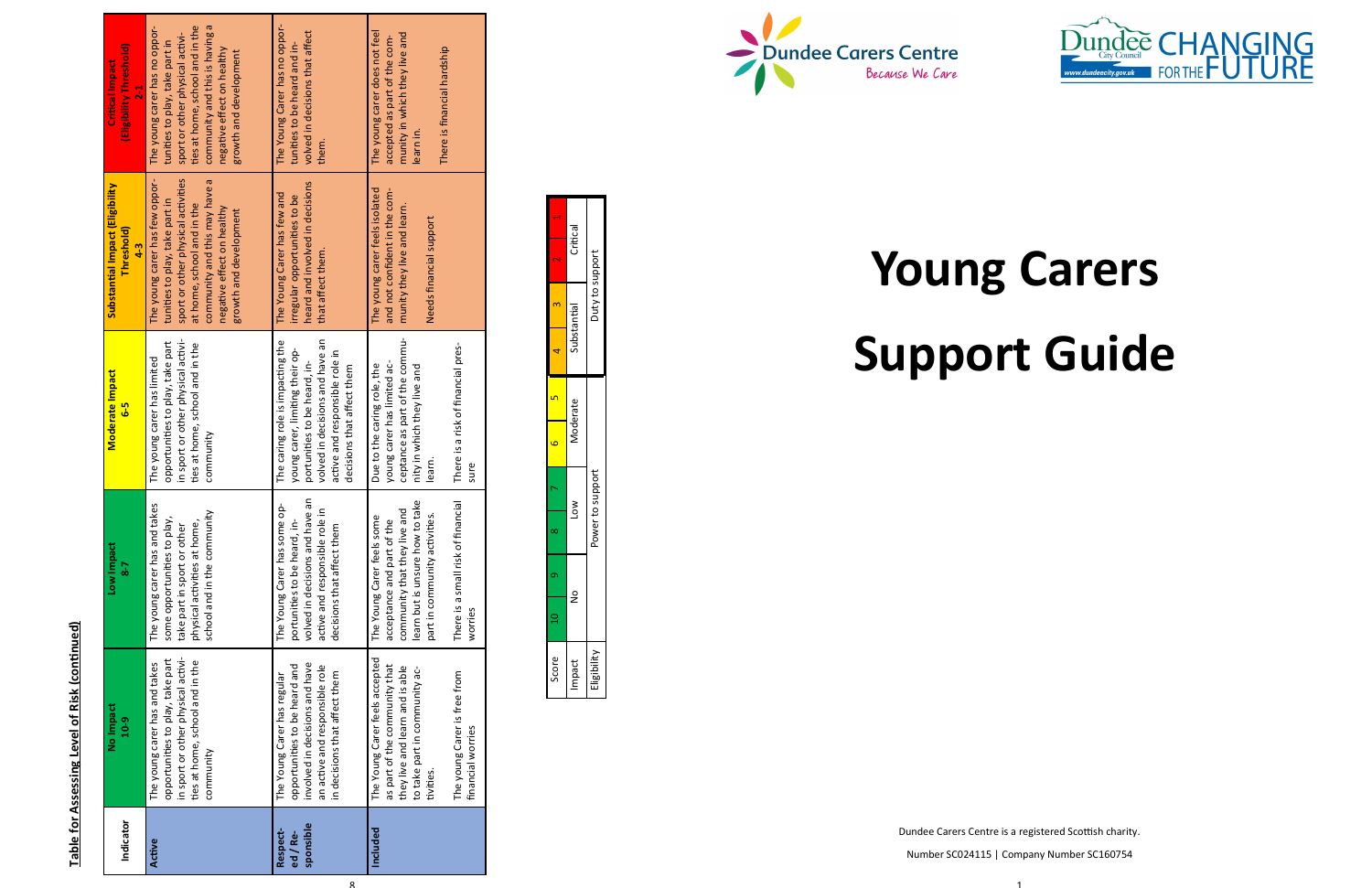# **Young Carers Support**

# **Operational Guidelines**

These guidelines are to provide you with practical instructions in regards to young carer support and young carer statements. These should be used in conjunction with the attached framework which outlines the national eligibility for young carer support against the SHANARRI outcomes. The leaflet, support for carers in schools, will also provide practical advice and guidance.

**The Young Carer Co -ordinator** has responsibility within the school for developing work, alongside the Link Worker from the Carers Centre, to increase the number of young carers identified and ensure there are opportunities for support.

**Further information and Multi-Agency Guidance on the Carers Act can be found here: www.carersofdundee.org/workforce/multi -agency -guidance -toolkit/**

**Those holding the Named Person function** will ensure co -ordination and implementation of a young carer statement where required.

**Young Carer Statement Workbooks** have been developed to cover all the questions required to be included within a young carer statement. A summary is provided at the end of this leaflet for your information.

# **Identified Young Carer**

Where a young carer is identified you (named person) must ensure that the member of staff with the best relationship with this young person (young carer co -ordinator, PT Guidance, school & family development worker), has a conversation to understand to what level the caring role has an impact on their day to day life and ability to participate in education. This is measured against the Young Carer Outcomes table on pages 4 and 5.

Information and resources on the support available to young carers in Dundee and information to support you in identifying appropriate supports are available here: www.carersofdundee.org/carers/young -carers/

The level of impact identified during this conversation will determine the next stages of intervention:

|                                           | <b>Low - Additional Support</b>                                                                                                                                                                                                              |  |
|-------------------------------------------|----------------------------------------------------------------------------------------------------------------------------------------------------------------------------------------------------------------------------------------------|--|
| 1.                                        | Tick the box on the authority tab on SEEMIS to indicate this young person is a young carer                                                                                                                                                   |  |
| Young Carer (date)                        |                                                                                                                                                                                                                                              |  |
| Young Carer Statement (date)              |                                                                                                                                                                                                                                              |  |
| <b>ECDL</b>                               |                                                                                                                                                                                                                                              |  |
| Young Carer                               |                                                                                                                                                                                                                                              |  |
| Young Carer Statement                     |                                                                                                                                                                                                                                              |  |
|                                           |                                                                                                                                                                                                                                              |  |
| in 'Young Carer (date)', eg. 22/04/2019   | If this status changes, then the tick should be removed from the box. Also record the date they became a young carer,                                                                                                                        |  |
| 2.                                        | Record any relevant details in the pastoral notes including any reasonable adjustments made to support the young<br>carer in school (eg agreed a later start time/alternative homework arrangements)                                         |  |
| 3.<br>worker, and when they are in school | Provide the young carer and their family with a copy of the young carer in schools policy, leaflet and information on<br>any drop in or group opportunities available in school for young carers including details of the Carers Centre link |  |

 $\overline{2}$ 

|                                          | (Eligibility Threshold)<br><b>Critical Impact</b><br>$\overline{2}$ | home is unsuitable and there<br>are clear safety risks for the<br>young carer and the person<br>Young Carer's situation at<br>receiving care            | physical and / or mental health<br>harm to the young carer or the<br>the caring role has had which<br>difficulties due to the impact<br>Young Carer has significant<br>may cause life threatening<br>person receiving care | Young Carer is at significant risk<br>of leaving or has now left edu-<br>cation / training                                                                        | carer has difficulty sustaining or<br>in the relationship between the<br>There is a complete breakdown<br>carer and the person receiving<br>receiving care and the young<br>required for both the young<br>is unable to continue caring.<br>young carer and the person<br>Further / sustained input is<br>care. |
|------------------------------------------|---------------------------------------------------------------------|---------------------------------------------------------------------------------------------------------------------------------------------------------|----------------------------------------------------------------------------------------------------------------------------------------------------------------------------------------------------------------------------|-------------------------------------------------------------------------------------------------------------------------------------------------------------------|-----------------------------------------------------------------------------------------------------------------------------------------------------------------------------------------------------------------------------------------------------------------------------------------------------------------|
|                                          | Substantial Impact (Eligibility<br>Threshold)<br>$4-3$              | risks that cannot be managed<br>or resolved in the short term<br>concern and there are safety<br>Young carer's situation is of                          | and mental health are suffering<br>Young Carer is having difficulty<br>managing most aspects of the<br>caring role and their physical<br>as a result                                                                       | Young carer is missing educa-<br>tion / training and there is a<br>risk that this will end in the<br>near future                                                  | receiving care. The young carer<br>carers wellbeing with clear det-<br>requires additional help or sup-<br>rimental impact on the person<br>port in a suitable care setting.<br>pects of their caring role and<br>is unable to sustain most as-<br>Major impact on the young                                    |
|                                          | Moderate Impact<br>$6-5$                                            | ing difficulty and potential risks<br>Young Carer's situation is caus-<br>carer and or the person receiv-<br>are identifiable for the young<br>ing care | Young Carer is managing some<br>aspects of the caring role, but<br>their health is being affected                                                                                                                          | Young Carer has difficulty man-<br>training with a risk of not sus-<br>taining education / training in<br>aging caring and education /<br>the medium term         | tionship with the person receiv-<br>carer's well-being and the rela-<br>ing care and they need addi-<br>Some impact on the Young<br>tional help or support.                                                                                                                                                     |
|                                          | Low Impact<br>$\overline{\phantom{0}}$                              | $\simeq$<br>Young Carer's circumstances<br>are stable and the situation<br>the community, school or<br>home is manageable                               | aspects of the caring role with a<br>Young Carer is managing most<br>possibility that their health is<br>being affected                                                                                                    | Young Carer has some difficulty<br>tion / training with a small risk<br>of not sustaining education /<br>managing caring and educa-<br>training in the short term | Young Carers role is beginning<br>risk of detrimental impact or<br>the relationship with the per<br>emotional well-being with a<br>son receiving care and may<br>to have an impact on their<br>require support                                                                                                  |
| <b>Table for Assessing Level of Risk</b> | No Impact<br>$10 - 9$                                               | neglect or harm in the commu-<br>Young Carer free from abuse,<br>nity, school and at home                                                               | Young carer is in good physical<br>and mental health. No identi-<br>fied medical needs                                                                                                                                     | has no difficulty managing the<br>cess education / training and<br>Young Carer continues to ac-<br>caring role and education,<br>training                         | Young Carer lives in a nurturing<br>environment and has a positive<br>relationship with the person<br>receiving care                                                                                                                                                                                            |
|                                          | Indicator                                                           | school and<br>communi-<br>(home,<br>Safe<br>$\widehat{\mathbb{Y}}$                                                                                      | Healthy                                                                                                                                                                                                                    | Achieving                                                                                                                                                         | Nurtured                                                                                                                                                                                                                                                                                                        |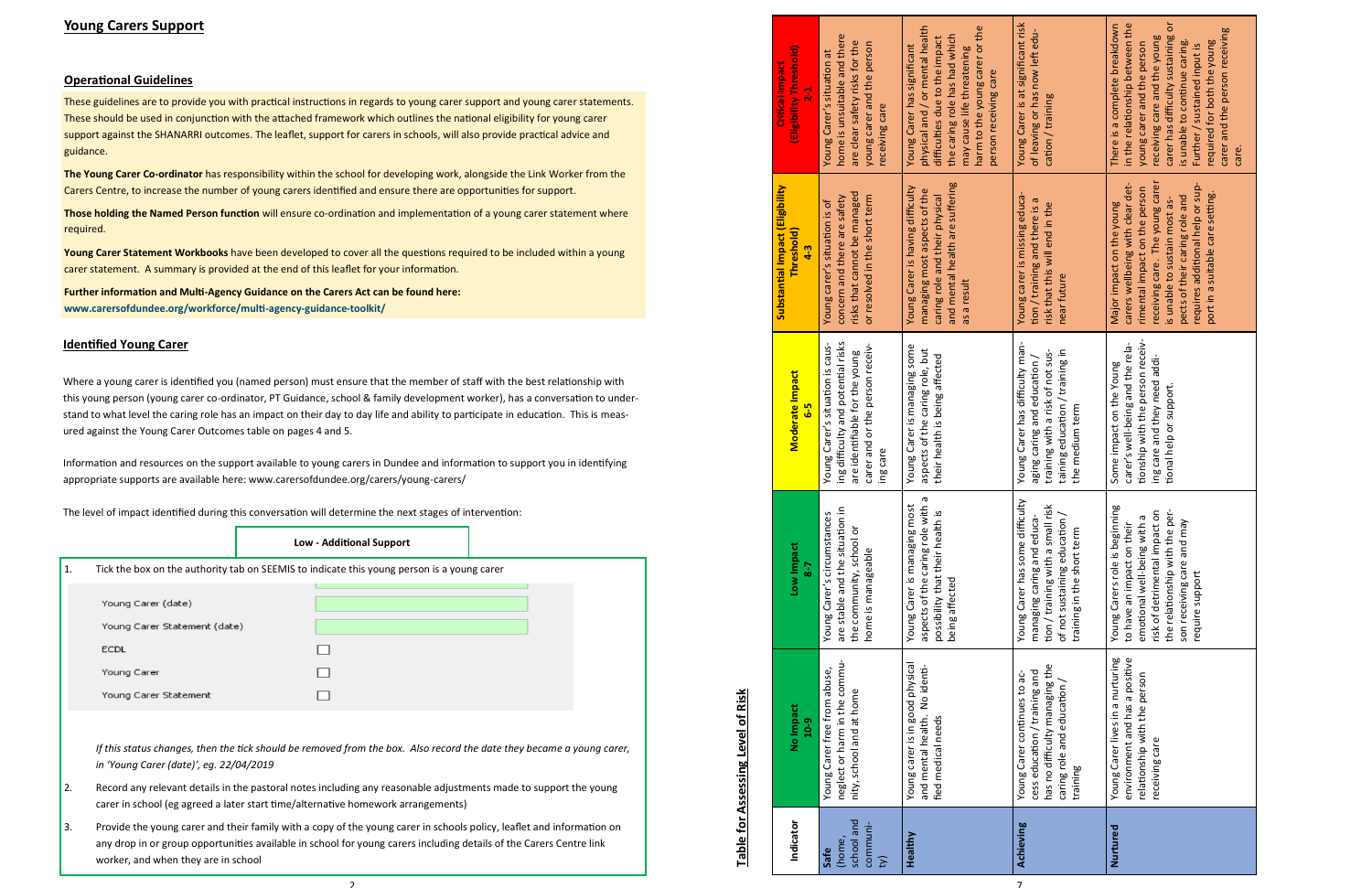

d) Information about whether the young carer has arrangements in place for the provision of care to the cared-for person in an emergency,

e) Information about whether the young carer has arrangements in place for the future care of the cared-for person,

f) Information about the identification of the young carer's personal outcomes, including about the young carer's identified personal outcomes,

g) Information about the identification of the young carer's needs for support, including:

- (i) If the young carer has identified needs, those needs,
- (ii) If no needs for support are identified, that fact,

h) Information about the support available to young carers and cared-for persons in the responsible local authority's area,

i) If the young carer does not reside in the responsible local authority's area, information about the support available to young carers in the area where the young carer resides,

j) If the young carer's identified needs meet the local eligibility criteria, information about the support which the responsible local authority provides or intends to provide to the young carer to meet those needs,

k) If the young carer's identified needs do not meet the local eligibility criteria, information about the support which the responsible local authority provides or intends to provide to the young carer to meet those needs,

l) Information about whether support should be provided in the form of a break from caring,

m) Information about the circumstances in which the young carer statement is to be reviewed.

## **SHAANARI Outcomes Wheel**

## **Moderate - Targeted Support**

1. Complete all the actions at level 1, move to level 2 if the young person needs additional support from more than one

2. Being a young carer may affect the young person's education and give rise to additional support needs. ʻYoung Carer'

3. Support the young carer to complete a young carer statement workbook with the support of the worker they have the best relationship with (eg Young Carer Co-ordinator, Dundee Carers Centre Link Worker, PT Guidance, School &

4. Hold TATC with those people the young carer has identified as important to their support – this may include family

- agency for example Dundee Carers Centre, CAMHS, the Corner.
- is a category in the Student Need List in the Personal Tab. This detail should now also be held on MOSAIC.
- Family Development Worker)
- members, friends, Dundee Carers Centre, other agencies providing support to the young person/family
- support young carers are available on the Carers of Dundee website
- requirements of a young carer statement.

5. In addition to the young carers in schools policy a range of information about the supports and resources available to

6. Record this meeting on the (Wellbeing Plan – Education) – on Mosaic ticking the box "this plan is a young carer's statement" – there is no additional form on Mosaic as this form has been adapted to include all the legal

#### **Recording Young Carers on MOSAIC**

**1. In Basic Details: Person Details -> Service User Groups -> ADD ->**

**Please note that only clerical staff have access to this so will have to be asked to fill this in and more importantly workers have to remember to instruct them to put in end dates as/when required.**

| e |                                                      |  |
|---|------------------------------------------------------|--|
|   | https://dundee-dev-app.corelogiccloud.co.uk/mostest/ |  |
|   | People v Organisations v Workers v Cor               |  |
|   |                                                      |  |

# Transferlac Test: Person Summary

| <b>Person Details</b><br>Start<br><b>Case Notes</b><br>Chronologies<br>Documents<br>Events | <b>Basic Details</b><br>Addresses<br><b>Telephone Numbers</b><br><b>Preferred Communication</b><br>Method<br>Classes<br><b>Other Names</b> | ιTV            |
|--------------------------------------------------------------------------------------------|--------------------------------------------------------------------------------------------------------------------------------------------|----------------|
| <b>Visits</b><br>Education<br>۶<br>Health<br>×                                             | Organisation Relationships<br>Personal Relationships<br>Worker Relationships                                                               |                |
| LAC<br>s<br><b>Legal Status</b>                                                            | <b>Employment Status</b><br>References<br>Service User Groups                                                                              | s old<br>1 Ado |
| <b>Offences</b><br><b>Danietrations</b>                                                    | <b>Notes</b>                                                                                                                               |                |